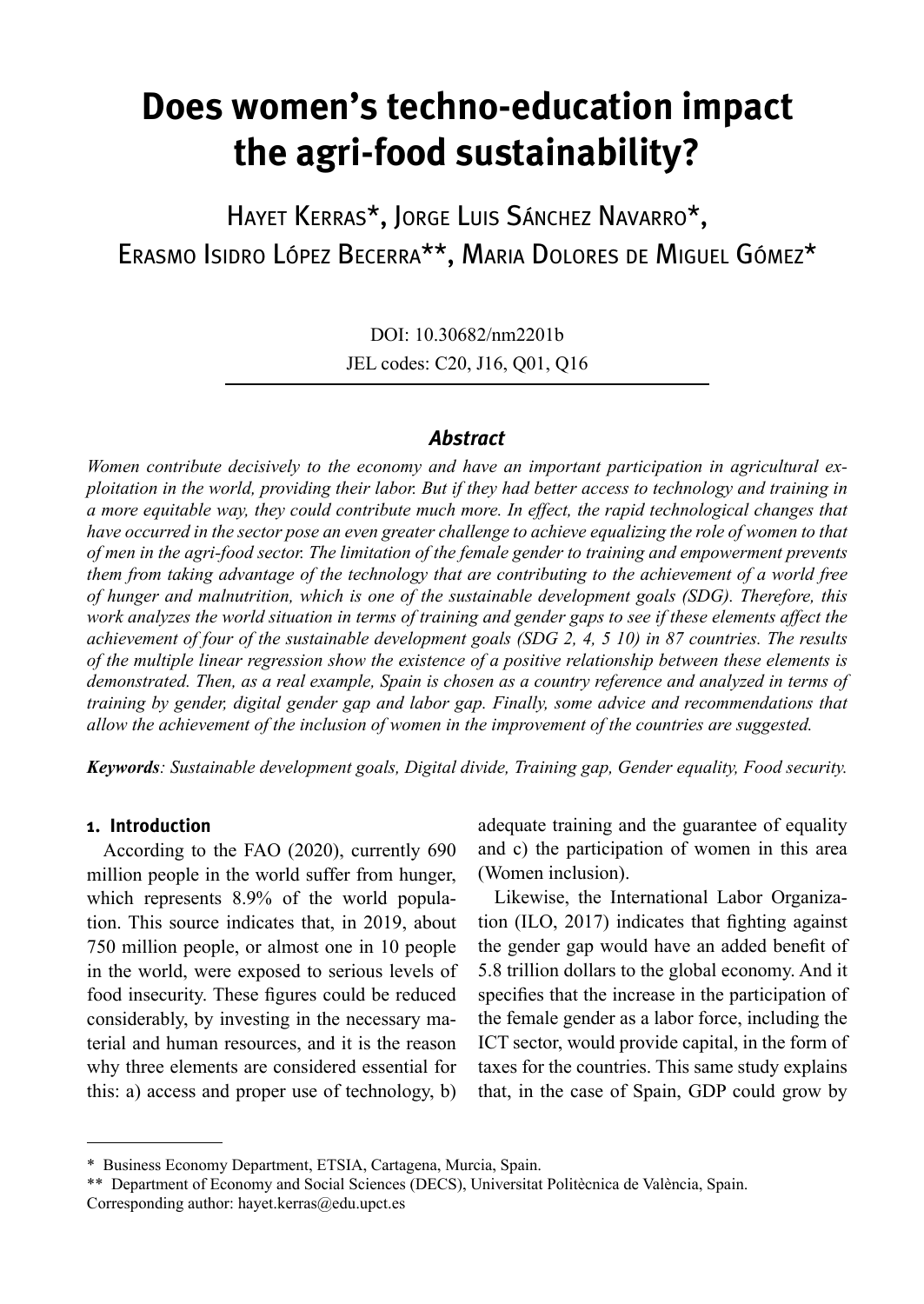34 billion dollars if the employment gender gap is closed by 25% (ILO, 2017). Another study by the European Union (2018) confirms that the incorporation of women in the digital innovations sector could bring up a benefit of 16 billion euros per year to the GDP of the European Union.

Research shows that if women farmers had the same access to productive resources as men, they could increase yields by 20% to 30% and total agricultural production by 2.5% to 4%, taking out from hunger to between 100 and 150 million people (FAO, 2011). These statistics indicate that the contribution of women to agricultural production is fundamental and that they represent up a large rate of the workforce employed in cultivation and production of basic food products for domestic consumption and for sale, since they grow vegetables that are important for family nutrition.

These figures show us the attention that should be accorded to women to achieve various sustainable development goals (SDGs), including those who can contribute to the promotion of agriculture and the guarantee of food security, that represent a priority for all governments concerned with the achievement of food self-sufficiency, the fight against hunger and the improvement of nutrition in their countries.

Also, everyone's involvement is a necessity since the equitable participation of both genders can increase the benefits of world economies by 34% (IMF, 2018). This implication is closely linked with the degree of education, training, and employability, so that women bring added value to this sector.

In this sense, the UN (2015) indicates that women and men are actors and beneficiaries of development. Women's participation in it is not only a matter of justice and human rights, but also a matter of economic calculation, because ignoring half of humanity would not allow achieving the desired sustainable development.

For this purpose, the objective of our study consists in analyzing the world situation of women in terms of education, the digital divide and technological education, with the aim of confirming or denying whether these variables: Inclusive Internet Index, Gini Index, Gender Digital Index and Gender Gap Index

affect the achievement of sustainable development goals, which are SDG 2 main objective of this study, SDG 4 related to education, SDG 5 related to equality and SDG 10 related to infrastructure and technology. This study is applicated to 87 countries selected according to the availability of the same information of the same year in the database used. and then further a specific analysis of Spain is proposed as an example. The choice of these sustainable development goals is since they are closely related to the empowerment of women and their role in the agricultural sector, which almost never positions them as protagonists, and limits them to a role of assistant or subordinate, due to ignorance of the performance capabilities in this development (Mason *et al.*, 2016). This is the reason why there is a need to pay a particular attention to equity at work, on family farms, in the household and in the apportionment of resources between cash crops and subsistence, since the benefit of women is not yet being recognized in the rural environment (Kizilaslan and Yamanoglu, 2010). Which prompts us to ask ourselves the following question: if education on the one hand and technology on the other hand contribute to the achievement of the SDGs, how would this achievement be if the two are achieved together equally between men and women?

# **2. State of the art**

Women play a decisive and fundamental role in the agri-food sector, which today has become a strategic sector for the economy and constitutes one of the most important assets in the economic recovery (Hidalgo García, 2013). In fact, Women and especially rural women play a key role in supporting their households and communities to achieve food and nutrition security, generate income, and improve rural livelihoods and general well-being. As such, they are active players in achieving the SDGs. We must also recognize that through local knowledge and experience, women often understand their environment and the needs of their community better than anyone. They transmit traditional knowledge in medicinal plants and contribute significantly to the mainte-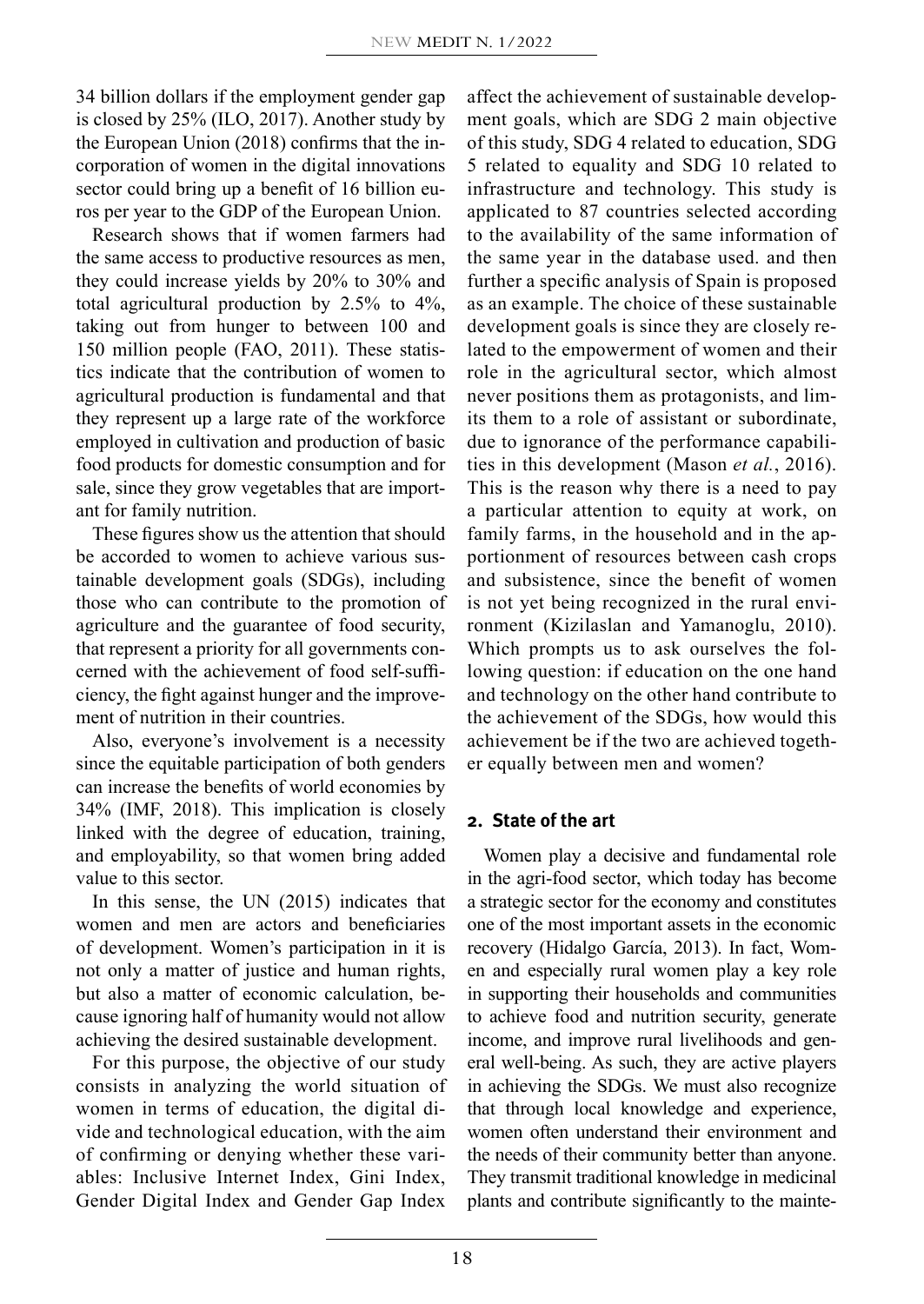



*Source: Own elaboration from Statista (2021).*

nance of agriculture, food security,<sup>1</sup> nutrition, and health (UNEP WCMC, 2020).

Unfortunately, nowadays, rural women and girls face persistent structural constraints that prevent them from fully enjoying their human rights and hamper their efforts to improve their lives and those of those around them. Evidence indicates that if these women had the same access to productive resources as men, they could increase yields on their farms by between 20 and 30 percent, increasing total agricultural production in these countries by between 2.5 and one 4 percent. This would reduce the number of hungry people in the world by between 12 and 17 percent (UN WOMEN, 2021). It is important to highlight that the right to food was recognized as a human right in 1948 in the Universal Declaration of Human Rights. In this year, the world started to give greater importance to ensuring the access to food. Some years later, this right led to other new notions, such as the concept of food security in the 1970s (Mechlem, 2004).

Although women are gaining ground a little more every day, gender gaps continue to exist throughout the world and especially in developing or underdeveloped countries (Benabdallah *et al.*, 2020), which today prevents the respect of the general commitment expressed by all the countries of the world, and that it consists of the achievement of the 17 sustainable development objectives (Agarwal, 2018). These gaps could be observed in Figure 1.

In fact, although women are considered as an important target group for the achievement of SDGs, their participation in agriculture is generally unpaid and they are considered as auxiliary family workers (Rahman *et al.*, 2020). It should be noted that, today, more than three-quarters of the world's extreme poor live in rural areas, and 70% of the world's poor are women. What it emphasizes the importance of developing policies and programs that address the needs, interests and limitations of women and men in the agricultural sector. This includes renewing and strengthening extension systems to be more responsive and inclusive to women, addressing structural barriers to women's access to productive resources such as the access to education or the access to ICTs (Information and Communication Technologies), and improving financial systems to respond to the needs of rural women producers and entrepreneurs (Adinolfi *et al*., 2020), even to get out of the least productive segments of the rural economy.

<sup>&</sup>lt;sup>1</sup> The term of "food security" was defined by Andersen (2009) as the availability of enough food at a global, national, community, or household level.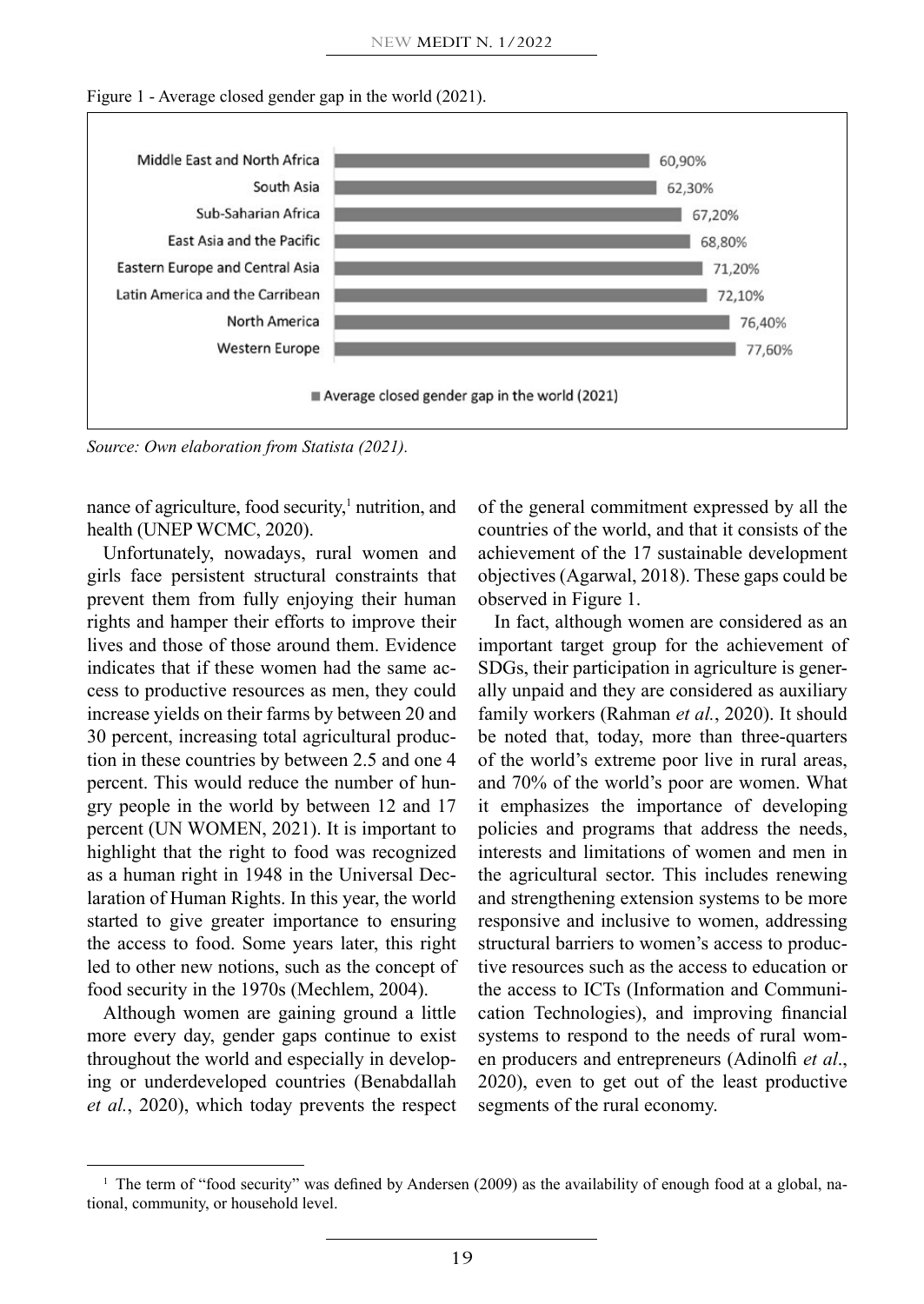Indeed, ICTs contribute to improving food security and promoting agricultural sustainability by offering opportunities that benefit farmers, connecting them to remote areas and helping them to improve their cultivation methods and productivity (better production, information on prices of market, environmental conditions control, food supplies monitoring, delivery efficiency) (Awuor *et al*., 2013).

Technology stands out as an important element since it allows organizations to provide targeted information to reduce food waste and contributes towards the realization of this sustainability development goal. In this regard, FAO (2017) specifies that apart from contributing to the agrarian field closely related to food security, the technology not only allows its users to plan and manage the purchase and use of food, but also receive alerts on the expiration dates of the purchase and propose solutions to avoid food waste. However, it is not enough to have the technological tools and infrastructures for desired result to be obtained in this sector and in several others, but it is necessary to multiply its use and allow it to be widely used. This is done through training and empowerment, managing to take advantage of its benefits in the best possible way (Kumar *et al*., 2015).

In recent years, there has been a wide recognition of the vital roles played by women in the agrarian sector because of the need for women to have access, through formal and non-formal training, to get knowledge and necessary skills to improve agricultural production, processing, and marketing. Wiig (2013), comments in this purpose that, among all legal rights, the right to land is the most fundamental and describes it as a permanent source of income for stable financial security, food security and well-being, but not all women have access to the training and economic capacities to access this right. Whereby it is important to highlight that the future of the rural environment involves creating more opportunities, improving the employment situation of women, and supporting their educational capabilities and access to new technologies, services, and infrastructures (Lahiri-Dutt and Adhikari, 2015). All these elements show us the need to focus more efforts to achieve the 17 sustainable development goals, which, have not been achieved as originally planned for 2020, a date that has been set after to 2030. This This achievement has not been achieved by the most involved countries such as Spain that although it is well positioned in terms of achieving the sustainable development goals, since it occupies rank 21 among 162 countries, with a score of 77.8. However, there are still sustainable development goals that can be improved, including SDG 2 where its score is still far away (56.2), SDG 4 and 5 even if it has a good score (95.4 and 82.7 respectively) and SDG 10 where there are still many efforts to contribute (69.2) (Bertelsmann Stiftung, 2019).

#### **3. Materials and methods**

#### **3.1.** *Analysis of the world situation*

In the 21st century, education is a basic human right, but persistent inequalities in education paralyze the lives of millions of women and girls around the world. Indeed, according to world statistics, women make up more than two-thirds of the world's 796 million illiterates, and only 39 percent of rural girls attend secondary school. This is much less than rural boys (45 percent), urban girls (59 percent), and urban boys (60 percent) (UN WOMEN, 2021).

This difference in education can be observed in Figure 2, where it is clearly seen that at the time of integrating primary education, it is children who predominate 91% compared to 88%, however perfect equality is achieved in the secondary studies, until reaching a predominance of women in tertiary studies (university) at 41% compared to 36%.

UN WOMEN (2021) indicates in this way that if women had the same access to agricultural assets, education, and markets as men, it could lead to an increase in agricultural production and a reduction in the number of hungry people by 150 million. This is because women reinvest up to 90% of their income in their homes, an investment in nutrition, food, health care, school, and income-generating activities for their family, helping to break the cycle of intergenerational poverty (UNEP WCMC, 2020).

The Technoserve report (2016) reveals that tech-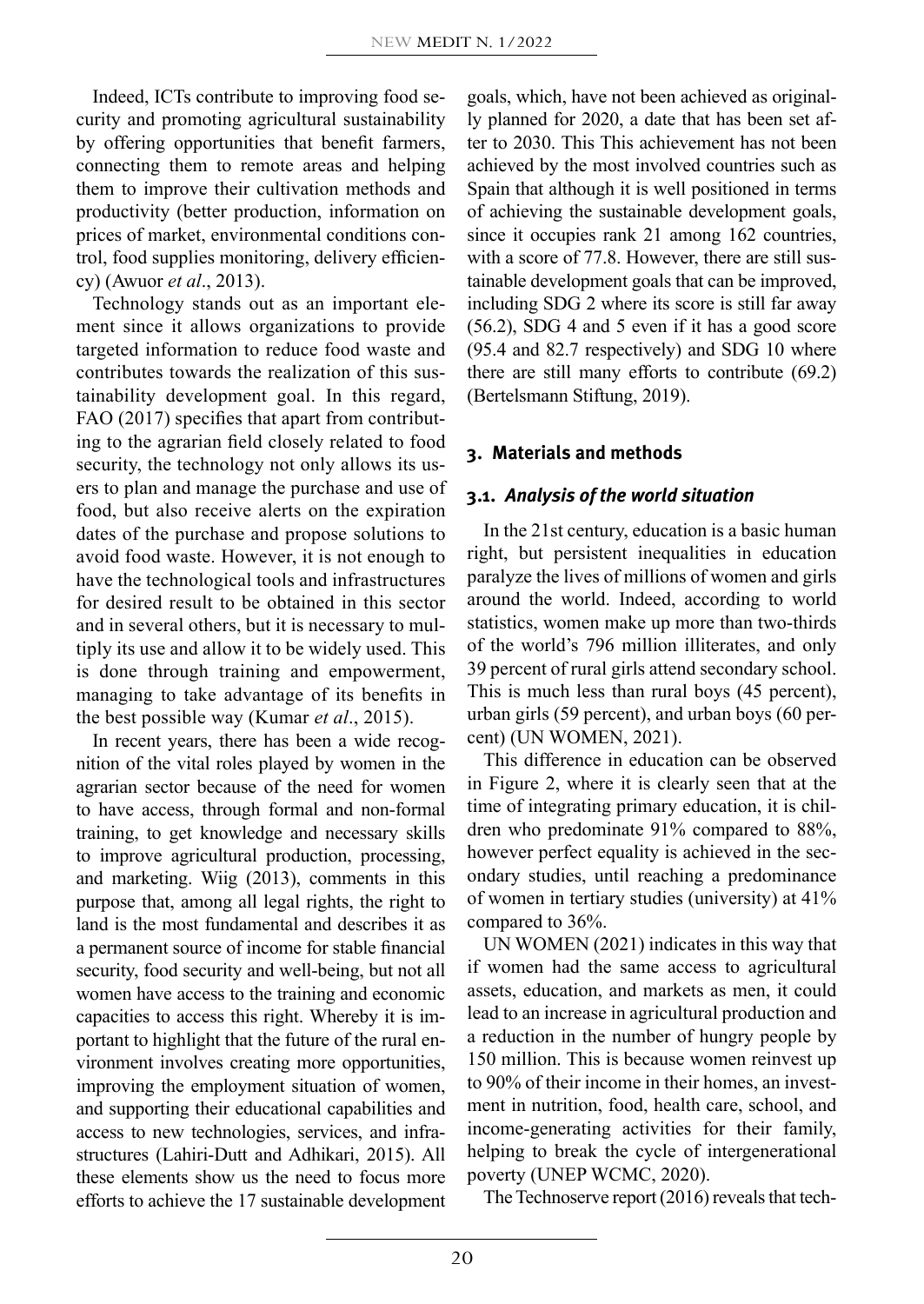



*Source: Own elaboration from Statista (2021).*





*Source: Own elaboration from ITU (2019a).*

nology is also enabling significant progress: since connecting farmers to multinational agribusinesses, and facilitating payments, to increasing the productivity, incomes, and resilience of farmers.

Investing in the training of rural women is, today, an indisputable necessity, and promoting their technological skills even more so. If one wishes to fight against the digital gender gap<sup>2</sup> in this sector.

Indeed, inequalities in access to and use of tech-

nology constitute a huge disadvantage for those who are left out or behind and do not get to take advantage of it. These inequalities are observed in various aspects of daily life and range from the use of the internet (see Figure 3) to egalitarian training in ICTs or professional insertion in the technology sector itself or in other sectors that use technology such as it is the agriculture sector.

In fact, technology has been mentioned by the

<sup>2</sup> The gap between individuals, households, businesses and geographic areas at different socio-economic levels with regard both to their opportunities to access information and communication technologies (ICTs) and to their use of the Internet for a wide variety of activities. The digital divide reflects various differences among and within countries (OECD, 2001).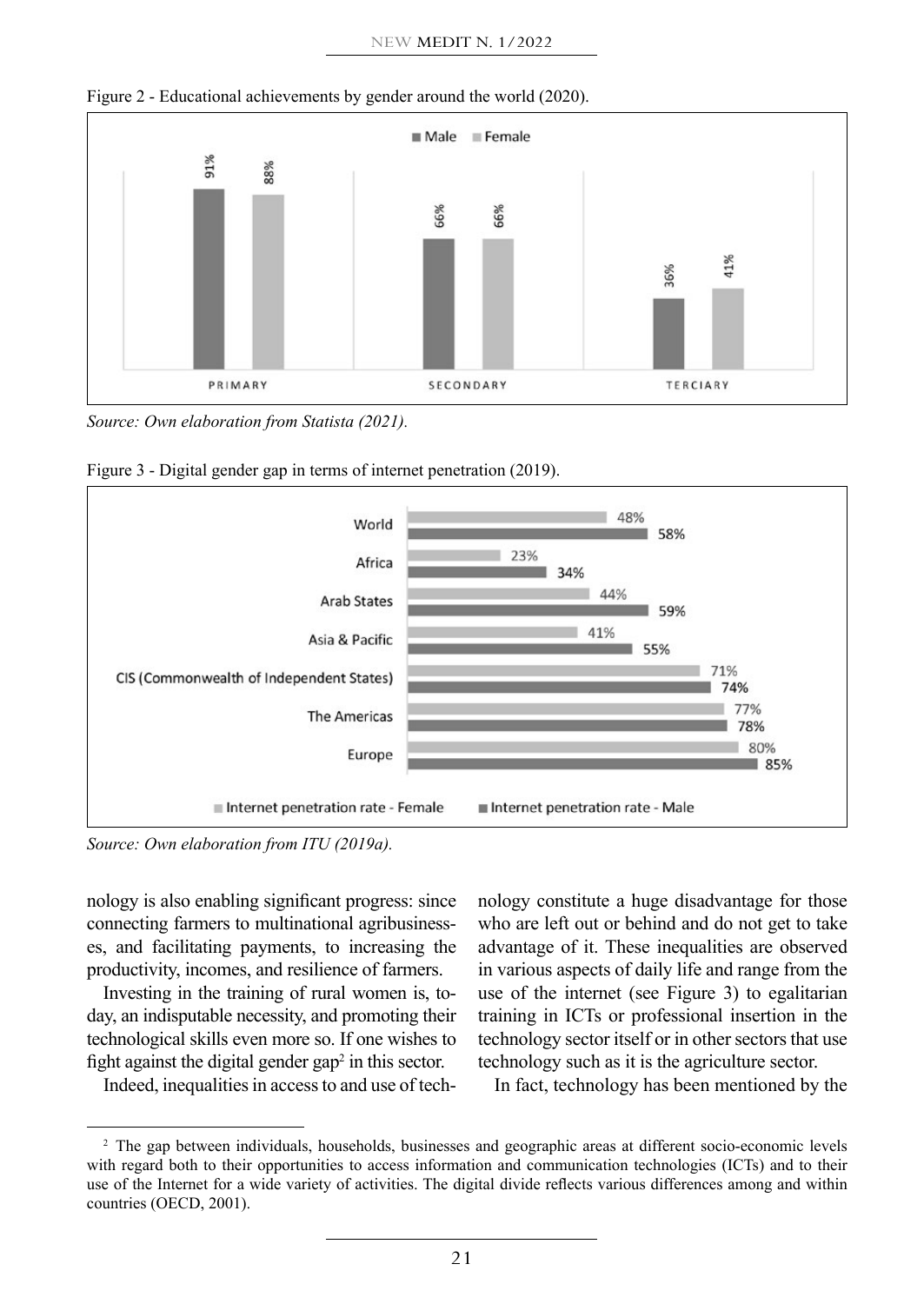Figure 4 - Educational specialties by gender (2019).



*Source: Own elaboration from World Economic Forum (2020).*

World Summit (UN, 2006) as one of the elements that affected the empowerment of women in rural areas. It was indicated that guaranteeing equality in access to ICTs contributes to breaking the glass ceiling that prevented, and in some cases still prevents, women from reaching certain positions in the field of technology.

On the other hand, Stock (2017) has shown in her studies that women are often excluded from training programs in new technologies and sustainable agricultural practices, which makes it difficult for them to contribute on an equal footing with men in this sector. This gap in technological and agricultural education is also reflected in the workplace, creating another gender gap and demonstrates the existence of a glass ceiling that prevents the development of women's professional careers in the same way as men.

This technology training imbalance can be seen in Figure 4, which compares the level and training preferences of men and women in terms of STEM attainment, Agri, Forestery, Fisheries & Vererinary attainment and Information & Communication Technologies attainment.

UNDESA (2012) commented about that, that Women make up at least half of the world's farmers and tend to have different needs and approaches that most policy is not sensitive to and is therefore likely to be less effective in reaching its objectives. Some Women, for example, often do not have access to land tenure or credit and financial services. They lack access to education and extension services as well, making it hard for them to implement new technologies, this is due to the affordability and lack of digital skills. In this way ITU (2019b) indicates that less than half population has basic computer skills, such as copying a file or sending an email with an attachment, and that an estimated 3.6 billion people remain disconnected, and that the number of households with a home computer is only 49.7%.

Finally, it could be said that there are a lot of factors that affects the achievement of the sustainable development goals, and especially those studied in this research investigation, and it is the reason why a multiple regression is proposed in the following part to check the existence of a correlation between our variables and this SDG's attainment.

## **3.2.** *Metodology*

In this work, we want to analyze the influence of the digital gender gap in achieving the sustainable development goals related to food security and determined by the following SDGs: 2, 4, 5 and 10.

To do it we use information from some international databases, such as the Global Gender Gap Report (World Economic Forum, 2020), the Inclusive Internet Index report (The Economist Intelligence Unit, 2020) and Bertelsmann Stiftung (2019), which provides detail information regarding the variables used. We obtained the available information form 87 countries. To address the aim of this work, a linear regression model is proposed (Equation 1) in which the dependent variable is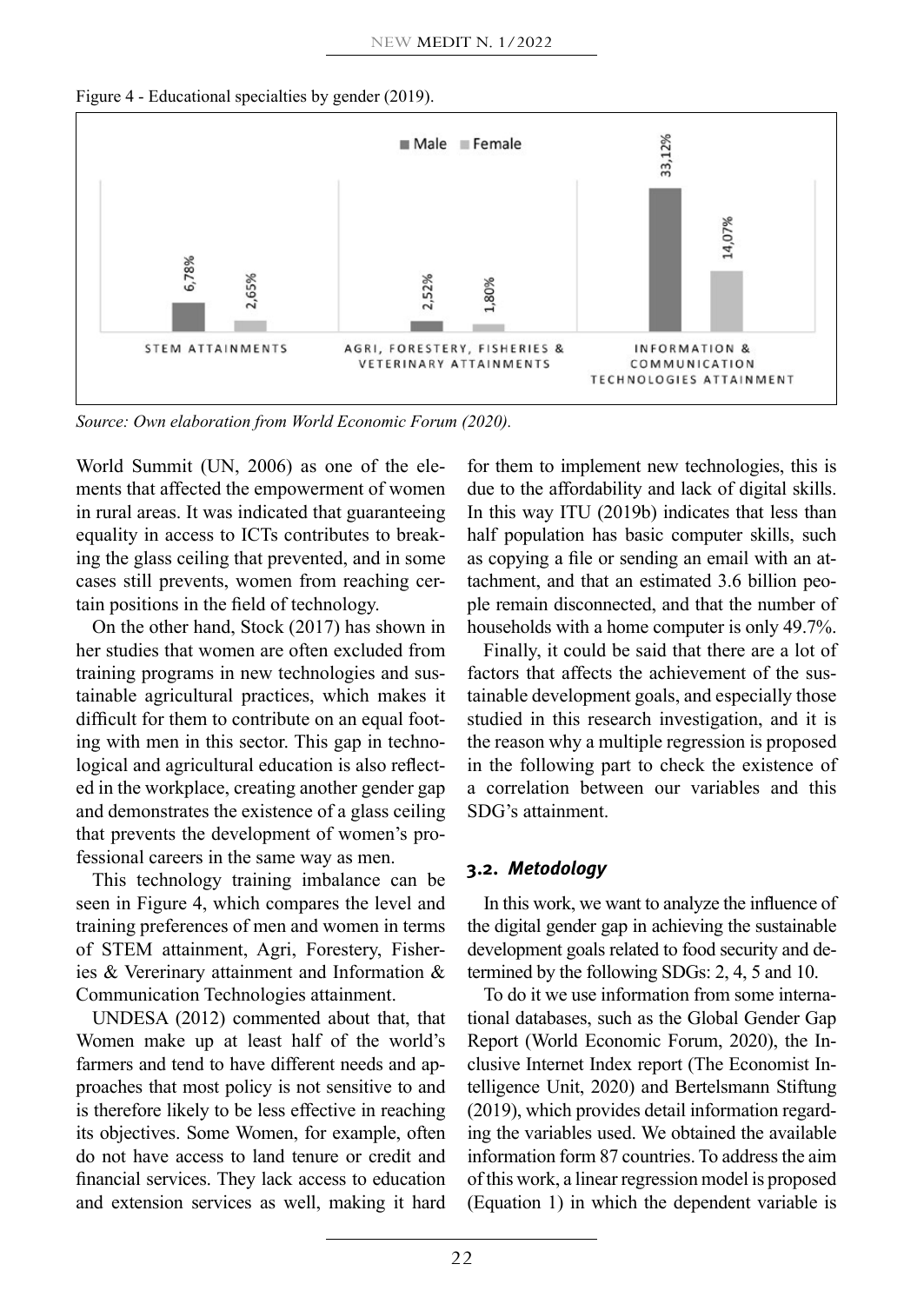| Variable                    | Description                                                 | Mean/<br>Percent. | Sd.   | Min.  | Max.  | Expected<br>Effect |
|-----------------------------|-------------------------------------------------------------|-------------------|-------|-------|-------|--------------------|
| Inclusive Internet Index    | $(0 = Total exclusive)$ .<br>$100 = \text{Total inclusive}$ | 66.96             | 15.14 | 26.70 | 86.00 | $+$                |
| Gini Index                  | $(0 = Total equality)$ .<br>$100 = \text{Total inequality}$ | 38.64             | 7.42  | 26.50 | 63.00 |                    |
| Gender Digital Divide Index | $(0 = Total equality)$<br>$100 = \text{Total inequality}$   | 9.77              | 12.33 | 0.00  | 69.40 |                    |
| Gender Gap Index            | $(0 = Total equality)$ .<br>$100 = \text{Total inequality}$ | 29.55             | 5.54  | 17.80 | 45.00 |                    |

Table 1 - Independent variables statistics.

*Source: Produced by the author.*

a measure of SDG achievement. As regressors, variables which measure the distance between the levels of access and use of ICTs for women and men are considered. The definitions of these variables would be as follows and summary statistics are presented in Table 1:

- *• Inclusive Internet Index*: This index is made up of four elements that define the degree of inclusion (Availability, affordability, relevance, and availability) of all Internet-related services in a country. The measure expresses a percentage between 0 and 100, where 0 corresponds to total exclusivity and  $\beta_3 GINI_i + \beta_4 GD_i + \varepsilon_i$ 100 to total inclusivity.
- *• Gini Index*: This index measures inequality in terms of wealth within a country. The measure expresses a percentage between 0 and 100, where 0 corresponds to total equality (everyone has the same wealth) and the value 100 corresponds to total inequality (inequality in the distribution of wealth). The objective of this variable is to see if the availability of financial resources influences the achievement of these SDGs or not.
- *• Gender Digital Divide Index*: It is a percentage that represents the distance between the levels of access to ICTs by gender, and expresses values between 0 and 100, where 0 corresponds to total equality in the use of ICTs and 100 corresponds to the total inequality or the empowerment of men in the use of ICT.
- *• Gender Gap Index*: This is the distance between women and men, made up of four categories of information, which indicate the degree of integration of women in par-

ticipation and economic opportunity, educational level, health and survival and empowerment political. It should be noted that this variable does not consider the technological aspect. The measure expresses a percentage between 0 and 100, where 0 corresponds to total equality and 100 corresponds to total inequality between men and women.

The desired linear regression is as follows:

$$
SDG_{ji} = \beta_0 + \beta_1 \text{ GDD}_i + \beta_2 \text{IINT}_i +
$$
  

$$
\beta_2 \text{ GINI}_i + \beta_4 \text{ GD}_i + \varepsilon_i \tag{1}
$$

Where:

 $IINT = Inclusive Internet Index$  $GINI = Gini$  index GDD= Gender Digital Divide Index GG = Gender Gap Index. ε = Error term  $j$  = Sustainable development goal in which we focused on  $(i=1...4)$ .

# **4. Results**

In this section you can see the result for each of the four sustainable development objectives considered (Table 2).

It can be observed that at the *Model a* is estimated without considering the Gender Gap variable, and later it is included, to make a more sensitive analysis of the gender element. The objective of this is to find out if the estimated parameters of "The digital gender gap" change or not with its inclusion.

In Table 2, it can be observed that the variables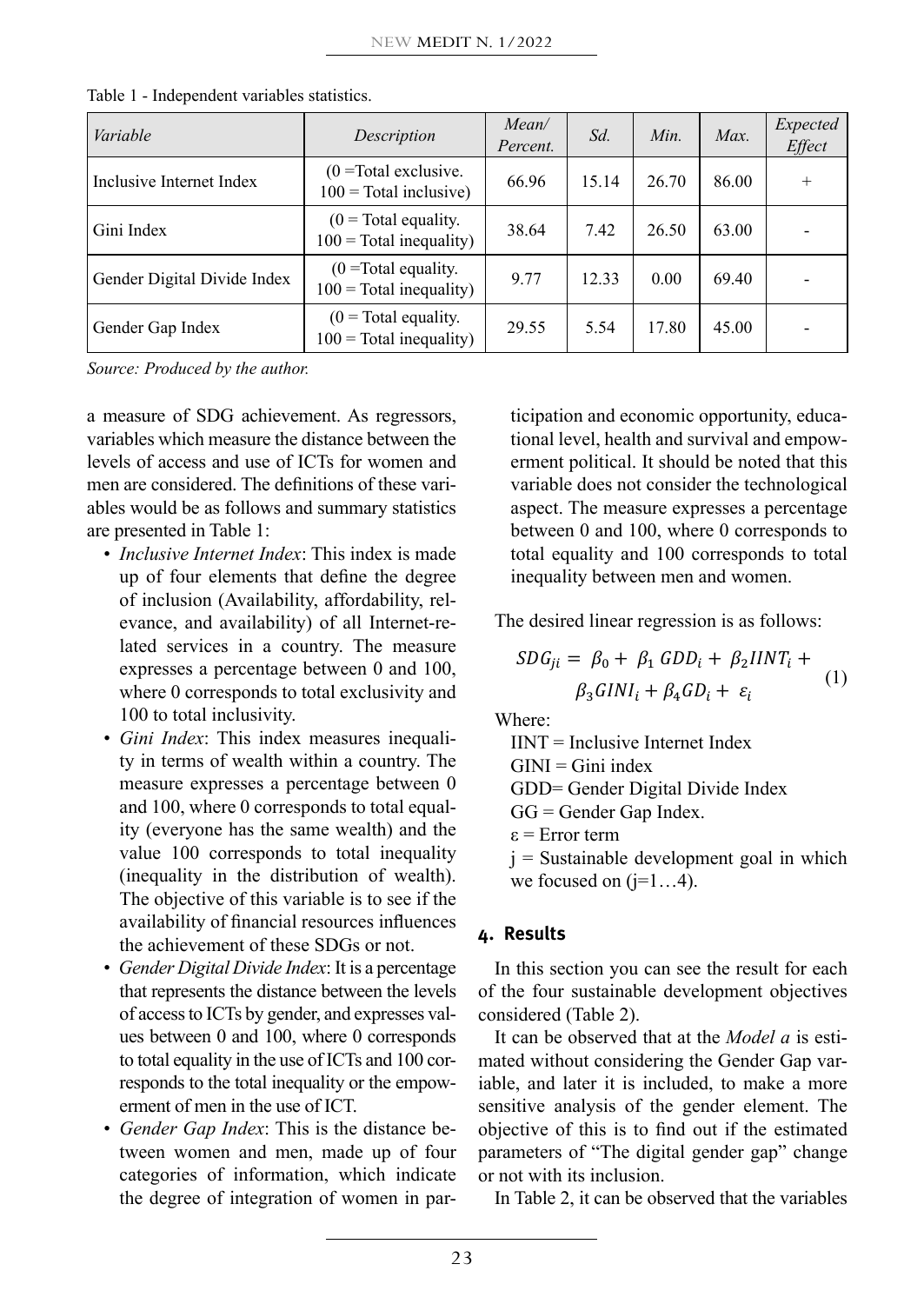| Variables    |                  |                 | Model a          |            | Model b          |            |                  |                  |  |  |
|--------------|------------------|-----------------|------------------|------------|------------------|------------|------------------|------------------|--|--|
|              | SDG <sub>2</sub> | SDG4            | SDG <sub>5</sub> | SDG10      | SDG <sub>2</sub> | SDG4       | SDG <sub>4</sub> | SDG <sub>5</sub> |  |  |
| <i>IINTI</i> | $0.226***$       | $0.873***$      | 0.065            | $-0.282*$  | $0.228***$       | $0.877***$ | 0.084            | $0.281**$        |  |  |
|              | (3.43)           | (7.54)          | (0.54)           | $(-1.98)$  | (3.45)           | (7.61)     | (1.20)           | $(-2.00)$        |  |  |
| GINI         | $-0.307***$      | 0.054<br>(0.29) | 0.136            | $-2.79***$ | $-0.314***$      | 0.038      | 0.050            | $-2.82***$       |  |  |
|              | $(-2.90)$        |                 | (0.70)           | $(-12.29)$ | $(-2.96)$        | (0.21)     | (0.45)           | $(-12.53)$       |  |  |
| GDD          | $-0.209***$      | $-0.312**$      | $-0.546***$      | $-0.334**$ | $-0.185**$       | $-0.254*$  | $-0.235***$      | $-0.236$         |  |  |
|              | $(-2.74)$        | $(-2.33)$       | $(-3.92)$        | $(-2.07)$  | $(-2.33)$        | $(-1.84)$  | $(-2.81)$        | $(-1.38)$        |  |  |
| GG           |                  |                 |                  |            | $-0.142$         | $-0.346$   | $-1.885***$      | $-0.539*$        |  |  |
|              |                  |                 |                  |            | $(-1.03)$        | $(-1.44)$  | $(-13.04)$       | $(-1.67)$        |  |  |
| F-Valor      | 26.34            | 53.35           | 10.77            | 55.20      | 20.04            | 41.05      | 67.06            | 43.08            |  |  |
| $(prob.)$    | (0.00)           | (0.00)          | (0.00)           | (0.00)     | (0.00)           | (0.00)     | (0.00)           | (0.00)           |  |  |
| $R^2$        | 0.48             | 0.66            | 0.28             | 0.69       | 0.49             | 0.67       | 0.76             | 0.70             |  |  |
| Adj. $R^2$   | 0.47             | 0.65            | 0.25             | 0.67       | 0.47             | 0.65       | 0.75             | 0.68             |  |  |

Table 2 - Results of the ordinary least squares regression analysis for the effects of the set of indices in each ODS considered.

*Source: Own elaboration.*

that have been included have the expected effect. In other words, as the "Digital Gender Gap" increases, the proportion of the SDG that the country has reached decreases. On the other hand, an increase in the "Inclusive Internet" index has a positive effect on most of the SDGs analyzed.

Regarding the variable of "Gender Gap" it is observed that it has a negative effect on the analyzed SDGs, also, the impact of its inclusion in the *Model b* on the variable "Digital Gender Divide" stands out this effect when the variable "Gender gap" (DG) is included in the models. In view of these results, we can say that, although the "Digital Gender Gap" has a negative effect on the achievement of the SDGs, there are other dimensions of the gender gap, in addition to the technological dimension, that further compromise achievement of these objectives for the different countries.

Regarding SDG 2 (Essential objective of our study), we can see that an increase of one percentage point in the "Inclusive Internet Index" increases by 0.226 perceptual point (p.p.) the proportion of SDG 2 that this country can achieve. On the other hand, an increase of one unit in the "GINI" index (one p.p.) reduces by 0.307 p.p. the percentage reached of said SDG. In the same way, we observe that an increase of one percentage point (pp) of the "Gender Digital Divide Index" reduces the percentage reached of SDG2 by 0.209 p.p., this effect being statistically significant.

In the same way, we can observe that an increase of one p.p. in the first variable (IINTI) increases by 0.873 p.p. the proportion of SDG4 achieved. Regarding the variable GINI, one p.p. increases by 0.054 p.p. the percentage of this SDG. Similarly, the precedent SDG, we can see that an increase of one percentage point of the Gender Digital Divide reduces the percentage achieved of SDG 4 by 0.312 p.p.

In the case of SDG 5, the statistics are also significant, since the positive variation of IIN-TI by 0.065 p.p. increase the proportion of this goal but not at the same level as SDG 2 and 4. As for the GINI Index, we can see that one p.p. increases the percentage of this SDG too. Also, we observe that the increase of one percentage point pf the Gender Digital Divide reduces the percentage of SDG5 by 0.546 p.p.

Finally, we notice that an increase of one p.p. in IINTI reduces by 0.282 p.p. the proportion of this goal 10, and one p.p. in the GINI reduces by 2.79 p.p. the percentage of SDG 10, and that the variable Gender Digital Divide reduces the percentage reached of SDG 10 by 0.334 p.p.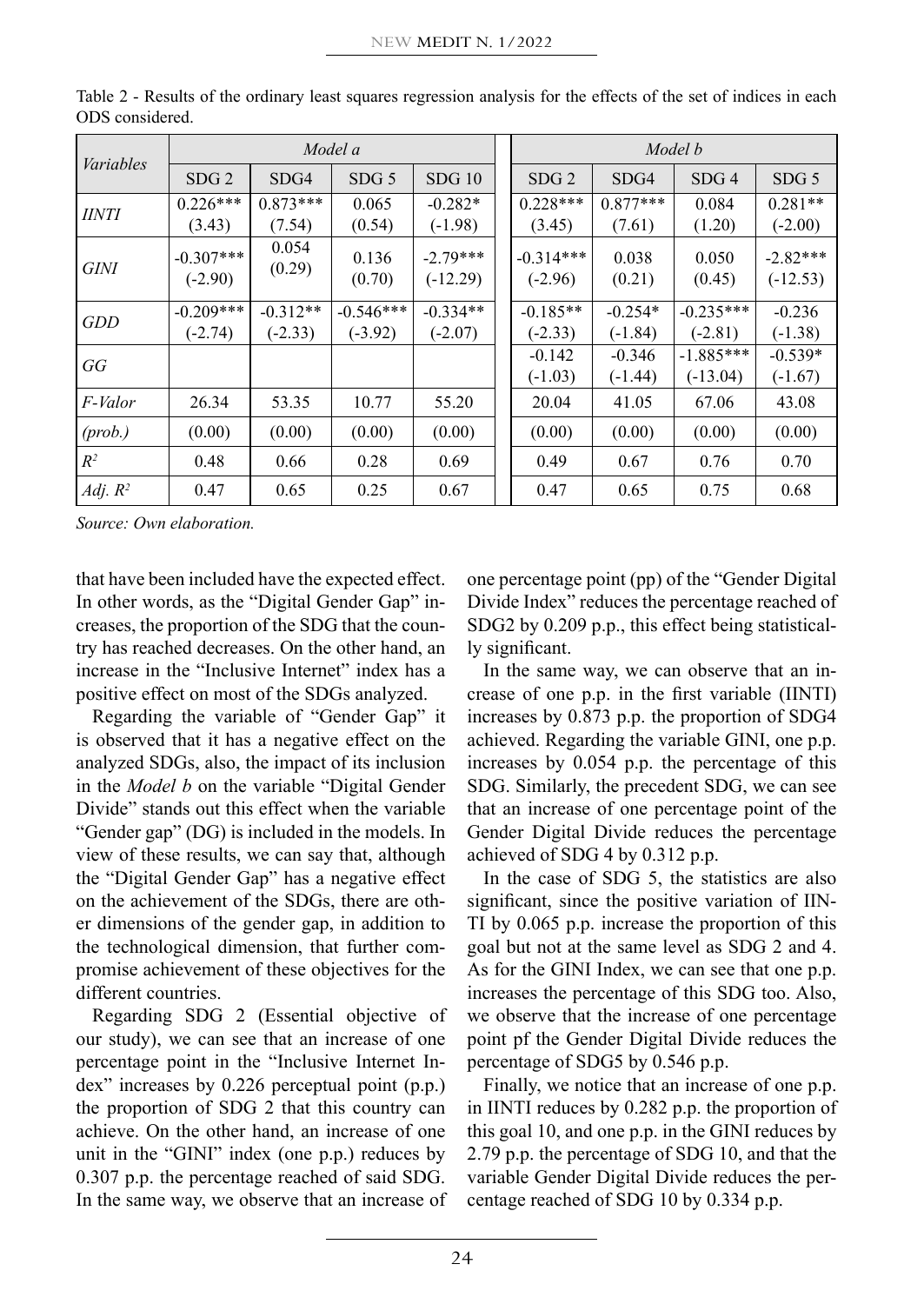# **5. Discussion**

## **5.1.** *Discussion of the results*

The significance of the result observed in this study confirms the impact that technology has on the need for food security, as well as the need to incorporate and, above all, prepare women in this field and offer them the resources necessary to carry out their tasks and contribute of added value. Therefore, investing in male and female smallholder farmers is an important way to increase food security and nutrition for the poorest, as well as food production for local and global markets. Also, it is recommended to promote the development of new technologies as an essential tool to improve the personal and employment situation of rural women, as a dynamic measure of the rural economy, and articulate measures that promote conciliation and co-responsibility, to be able to help rural women access to the labor market and information (Hidalgo García, 2013).

The results demonstrate the complementarity that exists between the four SDGs and equality what Ukeje (2004) says that females have the capability of increasing agricultural production given the roles they play in the production process, but they require to be empowered through training and the provision of the appropriate ICTs to reach it.

## **5.2.** *Discussion about the situation of Spain*

To project these results on a specific case, the situation in Spain can be analyzed, since in this country the agri-food sector represents one of the most important assets in the economic recovery and what makes Spain a power world order food. In fact, the Spanish agri-food sector represents 10% of GDP, generates more than 2.5 million jobs and exports worth more than 50,000 million euros, with an increase of 50% over the figures of 2011. This achievement has been possible thanks to the role played by women, who contribute to the solidity of agricultural and fishing activity, the quality of products from the countryside and the sea (FEAGAS, 2018).

The Spanish rural environment is made up of a total of 6,678 municipalities, in which 7.6 million people are registered, 16.1% of the population. 50.8% of its inhabitants are men and 49.2% women (Ministry of Agriculture, Fisheries and Food, 2019). According to Alonso and Trillo (2014), rural gender issues in Spain focuses on three social problems: rural exodus and, consequently, depopulation (especially among better-educated women), masculinization and ageing. Adding to these problems, a decisive element which influences this segregation. That element is the difficulty of conciliation between family and professional responsibilities, which cause income gaps and occupational segregation. In fact, the choice of occupation is expected as an important determinant of women's earnings and a key factor which underline the gender wage gap. Gammage *et al.* (2020) also stipulate that the pregnancy and childbearing affect women's ability to pursue different types of economic opportunities and even the choice of sectors in which they seek to work.

There are also various other factors that can be mentioned, such as society being convinced that a certain profession is "a man's job". This could be because of the stereotypes instilled in minds from childhood, or the lack of self-confidence due to not having training or not having the necessary technological capabilities to assume more responsibilities (UPA, 2019). Effectively, in the case of Spain, some differences could be observed between academic capacities, university orientations and technological aptitudes between men and women, which demonstrate the existence of a digital gender gap. These differences are due to several socio-economic factors that can be summarized as follows in Table 3.

In this table, the presence of women and men is not the same at all levels of study, nor in all specialties. In fact, we see that the literacy and enrolment rate in the first two cycles is almost the same for both genders, but enrolment in high school shows a clear difference between the two with a prevalence of women almost double. These statistics may be women are more educated and can reach higher educational levels if given the opportunity.

However, the effect of the social factors of the stereotypes of selection of the formations, previously indicated in the different specialties, is ob-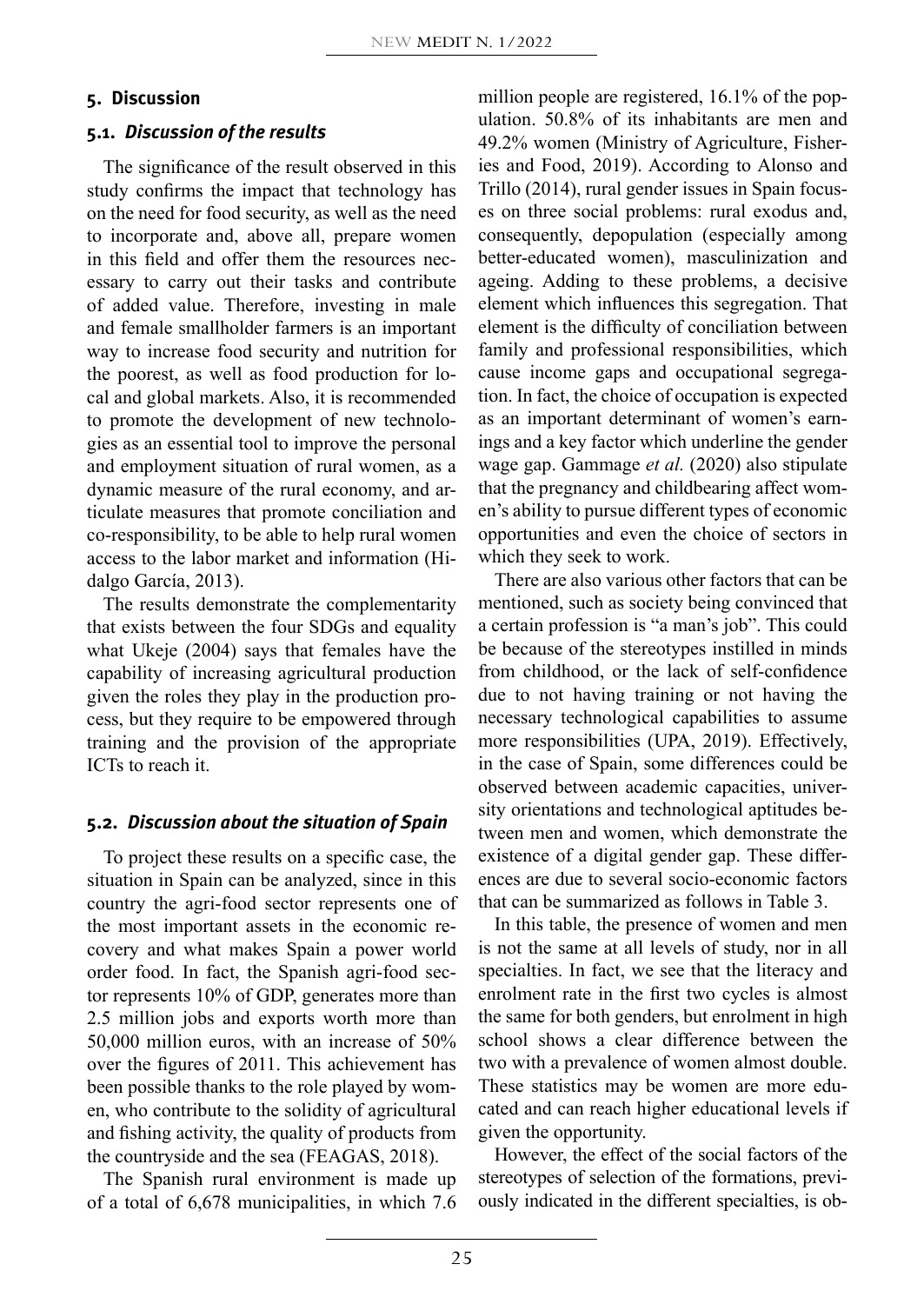|                             | Spain                                                                   |            |       |
|-----------------------------|-------------------------------------------------------------------------|------------|-------|
|                             | Male $(%)$                                                              | Female (%) |       |
| Educational                 | Literacy rate                                                           | 99.00      | 98.00 |
|                             | Enrolment in primary education                                          | 98.50      | 97.60 |
| <i>attainment</i>           | Enrolment in secondary education                                        | 94.00      | 97.80 |
|                             | Enrolment in tertiary education                                         | 58.70      | 97.00 |
|                             | Agri, forestry, fisheries and veterinary, attainment                    | 1.91       | 0.99  |
| Graduates by<br>degree type | Arts and humanities, attainment                                         | 6.56       | 9.60  |
|                             | Business, admin and law, attainment                                     | 31.11      | 18.94 |
|                             | Education, attainment                                                   | 2.12       | 22.35 |
|                             | Health and welfare, attainment                                          | 9.14       | 21.30 |
|                             | Engineering, manufacturing and construction, attainment                 | 25.08      | 6.78  |
|                             | Information and comm technologies, attainment                           | 5.77       | 0.92  |
|                             | Natural Sci, mathematics and statistics, attainment                     | 8.87       | 4.73  |
|                             | STEMS, attainment (Science, Technology, Engineering<br>and Mathematics) | 39.72      | 12.44 |
|                             | Services, attainment                                                    | 3.52       | 6.10  |
|                             | Social sci, journalism and information, attainment                      | 5.89       | 8.11  |

Table 3 - Comparison of training level and specialities by gender in Spain.

*Source: The global gender gap report (World Economic Forum, 2020).*

served, since women are more present in sectors such as education, health, journalism, the arts and humanities and services, while men predominate in the scientific, technological and agricultural sectors, which clearly demonstrates the reason for the masculinization of these sectors and justifies this need for investment in the fields of training, education and provision solid infrastructure. In fact, the orographic and geographical conditions in regions make it difficult to install and access quality infrastructure. These connectivity problems affect all people, but are especially relevant among women, especially among older women and those with fewer socioeconomic resources. They are the ones that find the greatest problems when it comes to accessing the use of the Internet with mobile or digital devices of quality. In any case, it should be noted the existence of network drops or gaps in connectivity also in current cities with certain frequency (Vico-Bosch and Rebollo-Catalán, 2018).

Another factor that influences the digital divide is the labor inequality between men and women. The delay in the incorporation of women into the workplace also creates a difference in the understanding and use of new technologies between genders (Herrero Pulgar, 2012). Additionally, women are already disproportionately responsible for housework and care, so they have less time on their farms, compared to men. With the expectation of caring for out-of-school children or sick relatives, women farmers are more likely to carry the burden of additional household responsibilities. This situation shows a difference between in the case of rural areas and urban areas where the adoption of the technology is not the same (see Figure 5).

This gap in technological and agricultural education is reflected in the workplace, creating another gender gap and demonstrates the existence of a glass ceiling that prevents the development of women's professional careers in the same way as men. In this sense, Eurostat data (2019) shows that the presence of Spanish women in the Food and beverage industry represents 45.5% in front of 54.5% of men, the same gap is showed in the food industry where women represent 28.7% in front of 71.3% of men, and in the agriculture and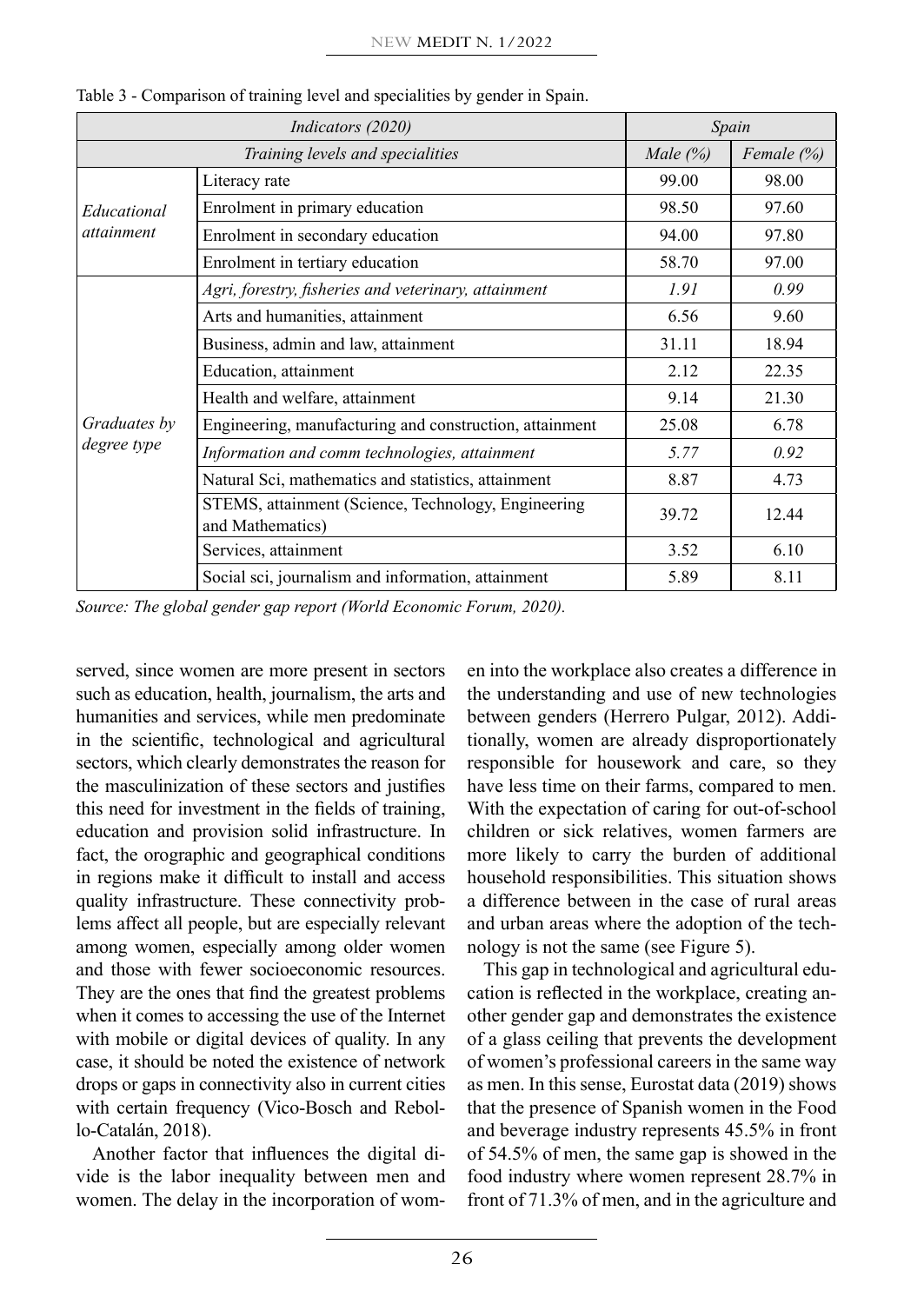

Figure 5 - Average proportion of the population in rural and urban areas with a specific digital aptitude in Spain (2017).

*Source: FAO (2019).*

fishing industry where women represent 23.8% in front of 76.2%, which indicate a male predominance of the labor market of this sector.

Furthermore, women farmers generally have less access to savings and credit than their male counterparts. In the case of Spain, Law 35/2011 on Shared Ownership in Agricultural Holdings recognizes that gender equality in rural areas evolves slowly and that farms whose owners are women tend to be of smaller economic dimensions and low profitability (Hidalgo García, 2013). In addition to this law, the Spanish Government has approved on September 28, 2021, a royal decree to encourage equality for women in jointly owned agricultural holdings (Ministry of Agriculture, Fisheries and Food, 2021). It must be said that this royal decree comes to regularize and equalize the alarming statistics showed in Table 4. For this reason, awareness about joint land titling is encouraged through socialization campaigns that focus on women to inform them of their rights and duties regarding land ownership.

The digital divide in rural areas is also caused by age. It is evident that younger people who have been born in the era of new technologies are more used to using them and considering them as part of their daily lives. However, older people have much more difficulty handling gadgets or equipment that have not been around for much of their lives. There are even many cases in which the older population directly avoids these technologies of their own free will. This aging of the population increases the situations of coexistence with people in a position of dependency in rural areas, which affects the workload of caregivers, generally women, reducing their possibilities of labor, political or social participation (Ministry of Agriculture, Fisheries and Food, 2020a)

## **6. Conclusion**

"Every man, woman, and child have the inalienable right not to suffer from hunger or malnutrition to fully develop and maintain their physical condition and mental faculties", said Gifra Durall and Beltrán García (2013: 26). Therefore, it is necessary to raise awareness among the population about the world food

| Table 4 - Presence of Spanish women in the rural world. |  |  |  |  |
|---------------------------------------------------------|--|--|--|--|
|                                                         |  |  |  |  |

| Comparative element                                                    | Men $(%$ | Women $(\%)$ |
|------------------------------------------------------------------------|----------|--------------|
| Employment rate in Agriculture, livestock, forestry and fishing (2017) | 75.13    | 24.87        |
| People who have received aid in rural development (2019)               | 67.00    | 33.00        |
| Farm owners (2016)                                                     | 67.58    | 32.42        |
| People with high positions - Heads of farms (2016)                     | 74.21    | 25.78        |
| Entrepreneurship in rural areas (2019)                                 | 46.00    | 54.00        |

*Source: Own elaboration based on data from the information system of public employment services (SISPE, 2018), Ministry of Equality (2019), INE (2016).*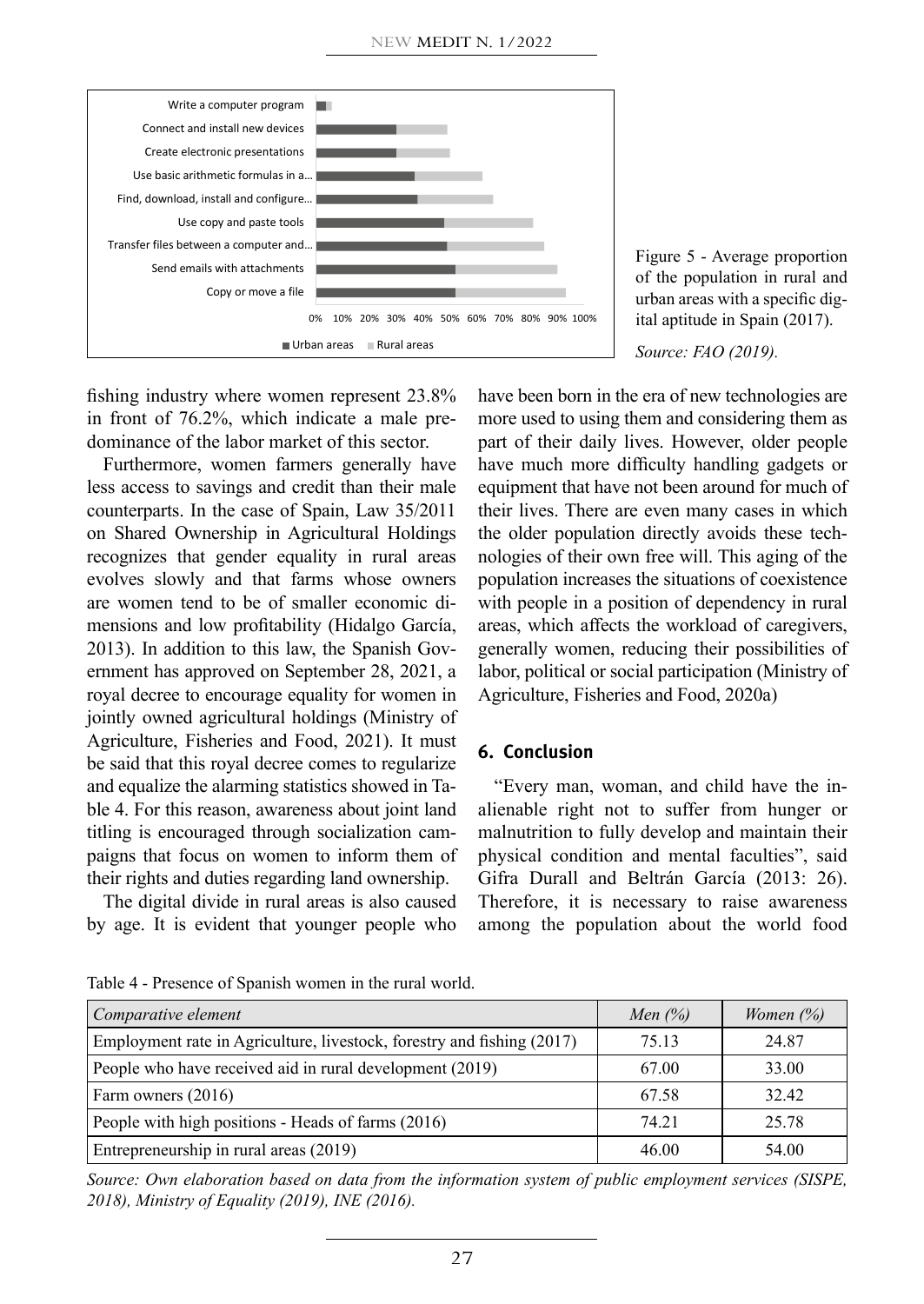problem and strengthen solidarity in the fight against hunger, malnutrition, and poverty.

Today, the contribution of women in the fight against this malnutrition is more than essential since they are among the actors in the agricultural and agri-food sector. However, it is only recently that their key role as food producers and suppliers and their decisive contribution to household food security began to be recognized, for which they have a long way to go before reaching fair equality in this environment.

However, today, development and globalization have allowed the achievement of this objective through technological innovation and the inclusion of women as labor, which has been complementary and not primary for a long time.

The results of this study demonstrate the complementarity that exists between these two elements and the effect they have on the achievement of sustainable development, especially those referred to in this research namely the eradication of hunger through education, equality, and accessibility to the necessary infrastructure. As a matter of fact, the reproductive roles that women play could be considered as an added factor to pay more attention to topics gender. And this is not only for the need to achieve equity between men and women, but also the need to achieve structural changes oriented to reduce poverty and food insecurity.

The inclusion of women has been confirmed to be a decisive element in many of the SDGs, because it allows duplicating efforts and contributions in all sectors and countries and having them on the top management team, specifically in the rural world represents a windfall.

Also, it should be noted that the differences in the female and male mental faculties make it necessary to resort to this complementarity. In this sense, Slyke *et al.* (2010) indicate that technology is not used in the same way by the two genders, but the association of both creates a certain synergy that leads to a better productivity.

Therefore, it is recommended, to sensitize both genders, all agencies, and senior decision-makers on the absolute need to guarantee equal opportunities, whether in training, employment or in the acquisition of strategic tools, to achieve financial independence and autonomy. This will allow to conciliate between the professional and the personal life and get women involved in many areas and activities.

In this way, the General Director of Rural Development, Innovation and Agrifood Training, Isabel Bombal, has also highlighted the importance of a fair, balanced, sustainable, and inclusive development of the rural environment. She has pointed out the importance of designing an action plan for rural women, to guarantee their real and effective equality, and to make visible the fundamental role they play (Ministry of Agriculture, Fisheries and Food, 2020b).

Several measures can also be applied for the integration of women in careers related to food security, whether in agricultural specialties or in other more technological ones that are considered complementary in this sector.

The inclusion of women in general meetings, which are decisive in this area, can also be useful to guarantee equal opportunities, in addition to the application of laws that promote their integration, such as inheritance, land ownership or granting aid.

Moreover, the promotion of intelligent work (telework, remote management, web training, tele-administration, etc.) represents a good option to face the obstacles that prevent women from participating in the agrarian world, not only due to the issue of conciliation, but also to the issue of rurality in some cases. The difficulty for women to move to urban areas to seize some opportunities, oblige them very often to take flights (rural exodus), which weakens their social fabric and productivity and encourages the creation of an unpopulated and empty Spain.

Women must be sensitized to the different technical careers they may be eligible to and to the importance of being in harmony with their decisions, regardless of the influences they may have. ICTs can improve rural livelihoods and empower smallholder farmers in developing countries by expanding access to agricultural and market information and can also contribute to the development of social justice and equity by empowering less protected groups in rural communities.

Empowering women, providing them fair access to land, financing, seeds, agricultural training, food within the home, access to markets and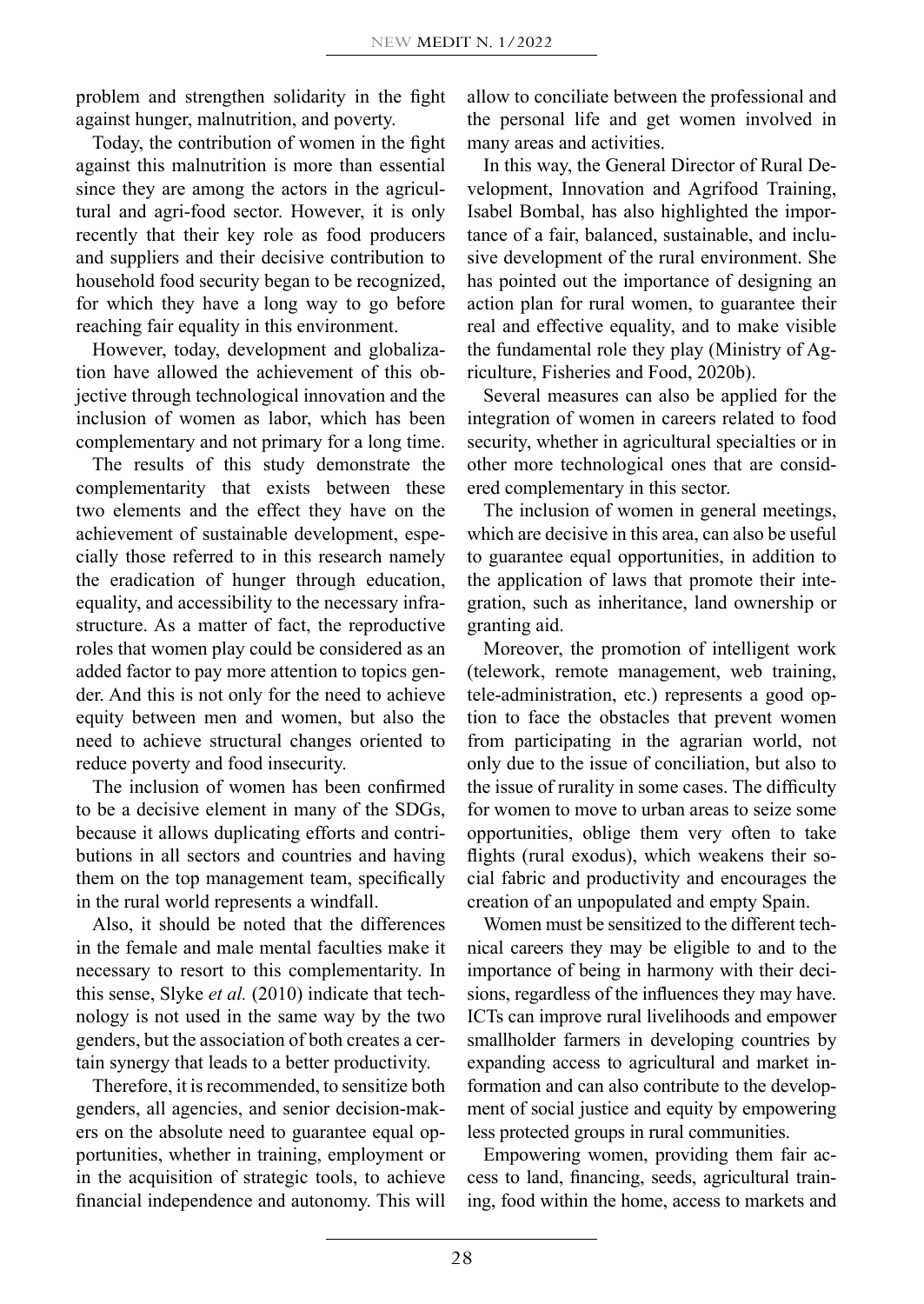decision-making processes is therefore a condition essential to eradicate hunger in the world. Without pro-active policies in favor of gender equality, it is impossible to guarantee the sustainable future of our agri-food systems and end that infamous scourge of malnutrition. Equality between men and women is, first and foremost, a matter of fundamental justice but it is also a basic prerequisite for achieving food security for all.

Lastly, it must be specified that this work has had limitations in terms of the sample, since the initial idea was to consider all the countries of the world, but the availability of the same data for all variables and in the same years has not been possible, for which has been limited to the 87 countries. It would also have been interesting to apply this same regression on the autonomous communities of Spain that has been selected as the reference country in the discussion part. These limitations could be considered for further future research in which a specific survey could be elaborated to determine the achievement of this sustainability between rural and urban areas.

# *Acknowledgements*

The authors thank all the actors who continue to fight for human rights and all kinds of equality.

# **References**

- Adinolfi F., Capitanio F., De Rosa M., Vecchio Y., 2020. Gender differences in farm entrepreneurship: comparing farming performance of women and men in Italy. *New Medit*, 19(1): 69-82.
- Agarwal B., 2018. Gender equality, food security and the sustainable development goals. *[Current Opin](https://www.sciencedirect.com/science/journal/18773435)[ion in Environmental Sustainability](https://www.sciencedirect.com/science/journal/18773435)*, [34](https://www.sciencedirect.com/science/journal/18773435/34/supp/C): 26-32.
- Alonso N., Trillo D., 2014. Women, rural environment and entrepreneurship, *Procedia – Social and Behavioral Sciences*, 16: 49-155.
- Andersen P., 2009. Food security: definition and measurement. *Food Security*, 1: 5-7.
- Awuor M., Kimeli K; Rabah K., Rambim D., 2013. ICT solution architecture for agriculture. In: Cunningham P, Cunnigham M. (eds.), *IST-Africa 2013 Conference Proceedings*. IIMC International Information Management Corporation, pp. 1-7.
- Benabdallah I., Businaro S., Angot M. Palermo D., Giannelli M., 2020. The disproportionate burden on

women in the agricultural sector in North Africa. *New Medit*, 19(3): 143-148.

- Bertelsmann Stiftung, 2019. *Sustainable Development Report. Transformations to achieve the Sustainable Development Goals*. https://www. sdgindex.org/reports/sustainable-development-report-2019/ (retrieved November 2020).
- European Union, 2018. European Commission, DG Communications Networks, Content & Technology. *Women in the digital age: executive summary*. Bruxelles: Publications Office.
- Eurostat, 2019. *Employment by sex, age and detailed economic activity* (from 2008 onwards, NACE Rev. 2 two-digit level) – 1000. Labour Force Survey (LFS) Series. https://appsso.eurostat.ec.europa.eu/ nui/show.do?dataset=lfsa\_egan22d&lang=en (retrieved November 2020).
- FAO (Food and Agriculture Organization), 2011. *Closing the gender gap in agriculture*. https://www. fao.org/news/story/en/item/52011/icode/ (retrieved September 2021).
- FAO (Food and Agriculture Organization), 2017. *Information and Communication Technology (ICT) in Agriculture: A report to the G20 Agricultural Deputies*. Rome: FAOhttps://www.fao.org/3/i7961e/ i7961e.pdf (retrieved November 2020).
- FAO (Food and Agriculture Organization), 2019. *Tecnologías digitales en la agricultura y las zonas rurales: documento de orientación*. https://www. fao.org/3/ca4887es/ca4887es.pdf (retrieved October 2021).
- FAO (Food and Agriculture Organization), 2020. *El estado de la seguridad alimentaria y la nutrición en el mundo: Transformación de los sistemas alimentarios para que promuevan dietas asequibles y saludables*. https://www.fao.org/publications/sofi/2020/es/ (retrieved November 2020).
- FEAGAS (Federación Española de Asociaciones de Ganado Selecto), 2018. *Tejerina destaca el "papel fundamental" que desempeñan las mujeres en el sector agroalimentario*. Retrieved September 2021.
- Gammage S., Sultana N., Glinski A., 2020. Reducing vulnerable employment: Is there a role for reproductive health, social protection, and labor market policy? *Feminist Economics*, 26(1): 121-153.
- Gifra Durall J., Beltrán García S., 2013. The human right to food and water. In: Spanish Institute for Strategic Studies (IEEE), *Food security and global security*, pp. 24-60.
- Herrero Pulgar S., 2012. *La brecha digital de género en el ámbito rural (Frómista, Palencia)*. Escuela Universitaria de Educación de Palencia, Universidad de Valladolid.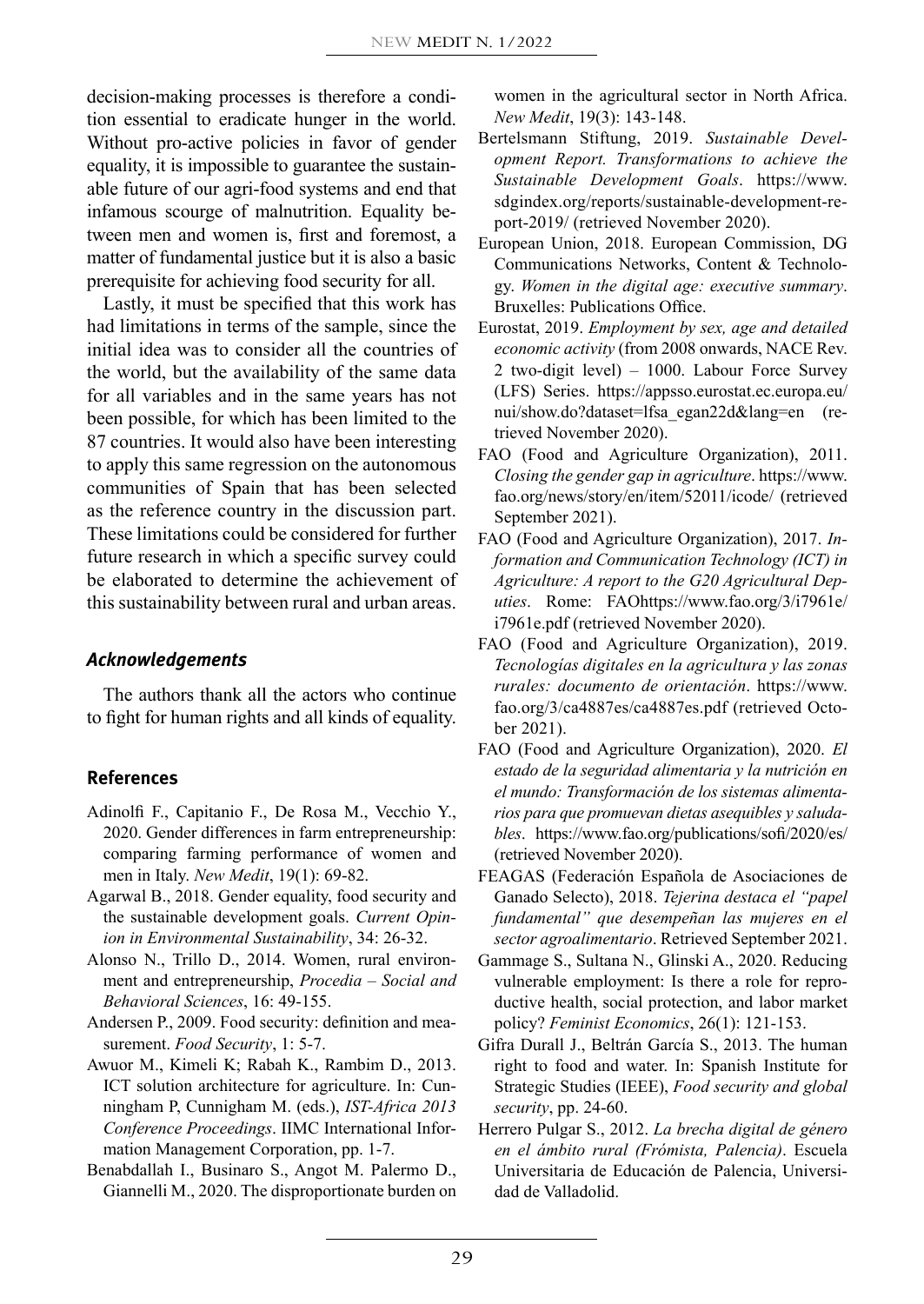- Hidalgo García MDM., 2013. The role of women in food security. In: Spanish Institute for Strategic Studies (IEEE), *Food security and global security*, pp. 82-96.
- ILO (International Labor Organization), 2017. *How much would the economy grow by closing the gender gap?*. https://www.ilo.org/global/about-the-ilo/ multimedia/maps-and-charts/enhanced/WCMS\_ 556526/lang--en/index.htm (retrieved November 2020).
- IMF (International Monetary Fund), 2018. *Gender, Technology, and the Future of Work*. https://www. imf.org/en/Publications/Staff-Discussion-Notes/ Issues/2018/10/09/Gender-Technology-and-the-Future-of-Work-46236 (retrieved November 2020).
- INE (Instituto Nacional de Estadística en España), 2016. Encuesta sobre la estructura de las explotaciones agrícolas. https://www.ine.es/daco/daco42/ agricultura/meto\_2016.pdf (retrieved November 2020).
- ITU (International Telecommunication Union), 2019a. *Measuring digital development: Facts and figures 2019*. https://news.itu.int/measuring-digital-development-facts-figures-2019/ (retrieved September 2021).
- ITU (International Telecommunication Union), 2019b. *New ITU data reveal growing Internet uptake but a widening digital gender divide*. https:// etradeforall.org/news/new-itu-data-reveal-growing-internet-uptake-but-a-widening-digital-gender-divide/ (retrieved September 2021).
- Kizilaslan N., Yamanoglu A., 2010. Social gender analysis in a Turkish Province. The Province of Tokat: a case study. *New Medit*, 9(3): 76-80.
- Kumar D., Vijaya C., Janani J., 2015. Autonomous Navigation of Mobile Robot for automatic weed detection and herbicide spraying in agriculture. *International Journal of Engineering Sciences & Research Technology*, 4(3): 132-135.
- Lahiri-Dutt K., Adhikari M., 2015. From sharecropping to crop-rent: women farmers changing agricultural production relations in rural South Asia. *Agriculture and Human Values*, 33: 997-1010.
- Mason R., Parkins J., Kaler A., 2016. Gendered mobilities and food security: exploring possibilities for human movement within hunger prone rural Tanzania. *Agriculture and Human Values*, 34: 423-434.
- Mechlem K., 2004. Food security and the right to food in the discourse of the United Nations. *European Law Journal*, 10(5): 631-648.
- Ministry of Agriculture, Fisheries and Food, 2019. *Luis Planas: La digitalización es una apuesta clave para ofrecer igualdad de oportunidades y posibilidades*

*de desarrollo al mundo rural*. https://www.mapa. gob.es/es/prensa/ultimas-noticias/-luis-planas-la-digitalizaci%C3%B3n-es-una-apuesta-clave-para-ofrecer-igualdad-de-oportunidades-y-posibilidades-de-desarrollo-al-mundo-rural-/tcm:30-507464 (retrieved November 2020).

- Ministry of Agriculture, Fisheries and Food, 2020a. *Informe anual de indicadores: Agricultura, pesca y alimentación 2019*. https://www.mapa.gob. es/ca/ministerio/servicios/analisis-y-prospectiva/ informeanual2019\_online\_tcm34-547983.pdf (retrieved November 2020).
- Ministry of Agriculture, Fisheries and Food, 2020b. *El MAPA apuesta por el impulso de actuaciones que atraigan el talento de jóvenes y mujeres al medio rural*. https://www.mapa.gob.es/es/prensa/ultimas-noticias/ el-mapa-apuesta-por-el-impulso-de-actuaciones-queatraigan-el-talento-de-j%C3%B3venes-y-mujeresal-medio-rural-/tcm:30-541137 (retrieved November 2020).
- Ministry of Agriculture, Fisheries and Food, 2021. *El gobierno aprueba un real decreto para incentivar la igualdad de las mujeres en las explotaciones agrarias de titularidad compartida*. https://www. mapa.gob.es/en/prensa/ultimas-noticias/el-gobierno-aprueba-un-real-decreto-para-incentivar-la-igualdad-de-las-mujeres-en-las-explotaciones-agrarias-de-titularidad-compartida-/tcm:38-576705 (retrieved September 2021).
- Ministry of Equality, 2019. D*ía internacional de las mujeres rurales. Boletín Igualdad en la empresa*, 55: 1-28. https://www.igualdadenlaempresa.es/ actualidad/boletin/docs/BIE\_55\_15octubre\_Mujeres\_Rurales.pdf (retrieved September 2021).
- OECD, 2001. *Understanding the digital divide*. OECD Digital Economy Papers No. 49. Paris: OECD Publishing. https://www.oecd-ilibrary.org/scienceand-technology/understanding-the-digital-divide\_236405667766 (retrieved September 2021).
- Rahman W., Palash S., Jahan H., Jalilov S.-M., [Mainuddin](https://sciprofiles.com/profile/495842) M., 2020. An empirical investigation of men's views of women's contribution to farming in Northwest Bangladesh. *Sustainability*, 12(9): 3521. https://doi.org/10.3390/su12093521.
- SISPE (Sistema de información de los servicios públicos de empleo), 2018. *Informe del Mercado de Trabajo Estatal. Datos 2017*. https://www.sepe.es/ contenidos/observatorio/mercado\_trabajo/3017-1. pdf (retrieved September 2021).
- Slyke C.V., Lou H., Belanger F., Sridhar V., 2010. The influence of culture on consumer-oriented electronic commerce adoption. *Journal of Electronic Commerce Research*, 11: 30-40.